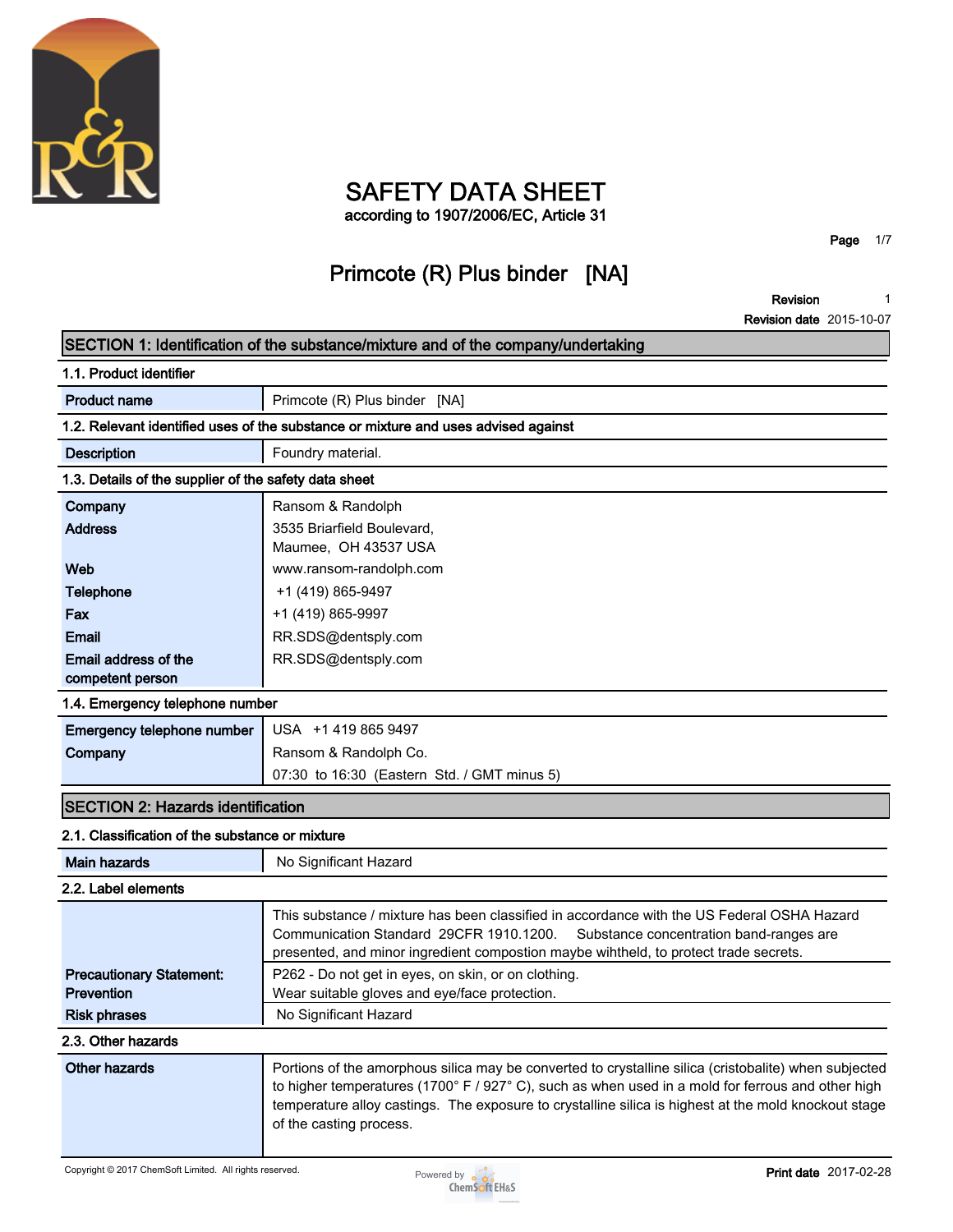**Revision 1**

**Revision date 2015-10-07**

#### **2.3. Other hazards**

|                                                           | Avoid breathing dust/fume/gas/mist/vapours/spray.                                                               |
|-----------------------------------------------------------|-----------------------------------------------------------------------------------------------------------------|
|                                                           | Exposure to respirable crystalline silica may cause lung disease and cancer.                                    |
| <b>Further information</b>                                |                                                                                                                 |
|                                                           | Not applicable. PBT and vPvB assessment.                                                                        |
|                                                           |                                                                                                                 |
| <b><i><u>But all But all and the second parts</u></i></b> | the contract of the contract of the contract of the contract of the contract of the contract of the contract of |

#### **SECTION 3: Composition/information on ingredients**

#### **3.2. Mixtures**

#### **EC 1272/2008**

| <b>Chemical Name</b> | Index No. | <b>CAS No.</b> | EC No.    | <b>REACH Registration</b><br><b>Number</b> | Conc.<br>(% | <b>Classification</b> | M-factor |
|----------------------|-----------|----------------|-----------|--------------------------------------------|-------------|-----------------------|----------|
| silica (amorphous)   |           | 7631-86-9      | 231-545-4 |                                            | $20 - 30\%$ |                       |          |

### **SECTION 4: First aid measures**

#### **4.1. Description of first aid measures**

| Inhalation          | Move the exposed person to fresh air.                                           |
|---------------------|---------------------------------------------------------------------------------|
| Eve contact         | Rinse immediately with plenty of water for 15 minutes holding the eyelids open. |
| <b>Skin contact</b> | Wash with soap and water.                                                       |
| Ingestion           | Drink 1 to 2 glasses of water. DO NOT INDUCE VOMITING.                          |

### **4.2. Most important symptoms and effects, both acute and delayed**

| <b>T.L.</b> MOST IMPORTED SYMPTOMS GIRL UNCOLS, DOLL GOULD GIRL GUIDYOU         |                                                           |  |  |  |
|---------------------------------------------------------------------------------|-----------------------------------------------------------|--|--|--|
| <b>Inhalation</b>                                                               | May cause irritation to respiratory system.               |  |  |  |
| Eye contact                                                                     | May cause irritation to eyes.                             |  |  |  |
| <b>Skin contact</b>                                                             | May cause irritation to skin.                             |  |  |  |
| Ingestion                                                                       | May cause irritation to mucous membranes.                 |  |  |  |
| 4.3. Indication of any immediate medical attention and special treatment needed |                                                           |  |  |  |
| <b>Inhalation</b>                                                               | Seek medical attention if irritation or symptoms persist. |  |  |  |
| Eye contact                                                                     | Seek medical attention if irritation or symptoms persist. |  |  |  |
| <b>Skin contact</b>                                                             | Seek medical attention if irritation or symptoms persist. |  |  |  |
|                                                                                 |                                                           |  |  |  |

### **SECTION 5: Firefighting measures**

#### **5.1. Extinguishing media**

**Use extinguishing media appropriate to the surrounding fire conditions.**

## **5.2. Special hazards arising from the substance or mixture**

**Burning produces irritating, toxic and obnoxious fumes.**

### **5.3. Advice for firefighters**

**Self-contained breathing apparatus. Wear suitable protective clothing.**

### **SECTION 6: Accidental release measures**

## **6.1. Personal precautions, protective equipment and emergency procedures**

**Ingestion Seek medical attention if irritation or symptoms persist.** 

**Wear suitable protective equipment.**

## **6.2. Environmental precautions**

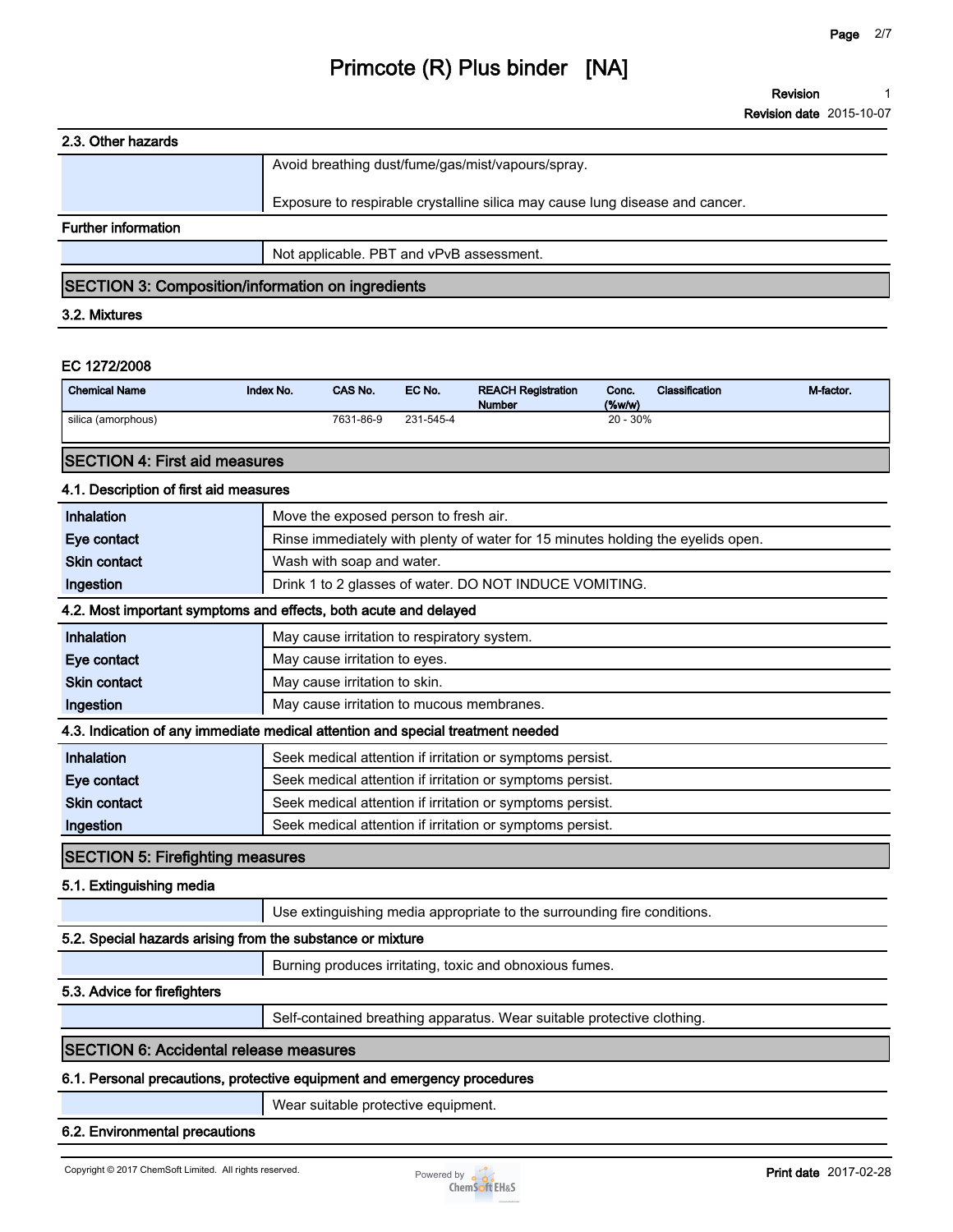**Revision 1**

| 6.2. Environmental precautions                                    |                                                                                                                                                                          |
|-------------------------------------------------------------------|--------------------------------------------------------------------------------------------------------------------------------------------------------------------------|
|                                                                   | Do not allow product to enter drains.                                                                                                                                    |
| 6.3. Methods and material for containment and cleaning up         |                                                                                                                                                                          |
|                                                                   | Absorb with inert, absorbent material. Transfer to suitable, labelled container.                                                                                         |
| 6.4. Reference to other sections                                  |                                                                                                                                                                          |
|                                                                   | See section [2, 8 & 13] for further information.                                                                                                                         |
| <b>SECTION 7: Handling and storage</b>                            |                                                                                                                                                                          |
| 7.1. Precautions for safe handling                                |                                                                                                                                                                          |
|                                                                   | Avoid contact with eyes and skin. Ensure adequate ventilation of the working area. Wash hands<br>after handling the product.                                             |
| 7.2. Conditions for safe storage, including any incompatibilities |                                                                                                                                                                          |
|                                                                   | Do NOT allow to freeze. Keep in a cool, dry, well ventilated area. Keep containers tightly closed.                                                                       |
| 7.3. Specific end use(s)                                          |                                                                                                                                                                          |
|                                                                   | Foundry material.                                                                                                                                                        |
| <b>SECTION 8: Exposure controls/personal protection</b>           |                                                                                                                                                                          |
| 8.1. Control parameters                                           |                                                                                                                                                                          |
|                                                                   | exposure limits - Crystalline Silica, Cristobalite -<br>0.025 mg/m3 TWA ACGIH TLV (respirable<br>fraction); 10 mg/m3 / [ 2(% Silica + 2)] TWA PEL (respirable fraction). |
|                                                                   | exposure limits - Silica, vitreous (fused, amorphous) 80 mg/m3 / (% Silica), TWA PEL<br>(respirable fraction).                                                           |
| 8.2. Exposure controls                                            |                                                                                                                                                                          |
| 8.2.1. Appropriate engineering<br>controls                        | Ensure adequate ventilation of the working area.                                                                                                                         |
| 8.2.2. Individual protection<br>measures                          | Apron (Plastic or rubber).                                                                                                                                               |
| Eye / face protection                                             | In case of splashing, wear:. Approved safety goggles.                                                                                                                    |
| Skin protection -<br>Handprotection                               | Wear suitable gloves.                                                                                                                                                    |
| <b>Respiratory protection</b>                                     | In case of insufficient ventilation, wear suitable respiratory equipment.                                                                                                |
| <b>SECTION 9: Physical and chemical properties</b>                |                                                                                                                                                                          |
| 9.1. Information on basic physical and chemical properties        |                                                                                                                                                                          |

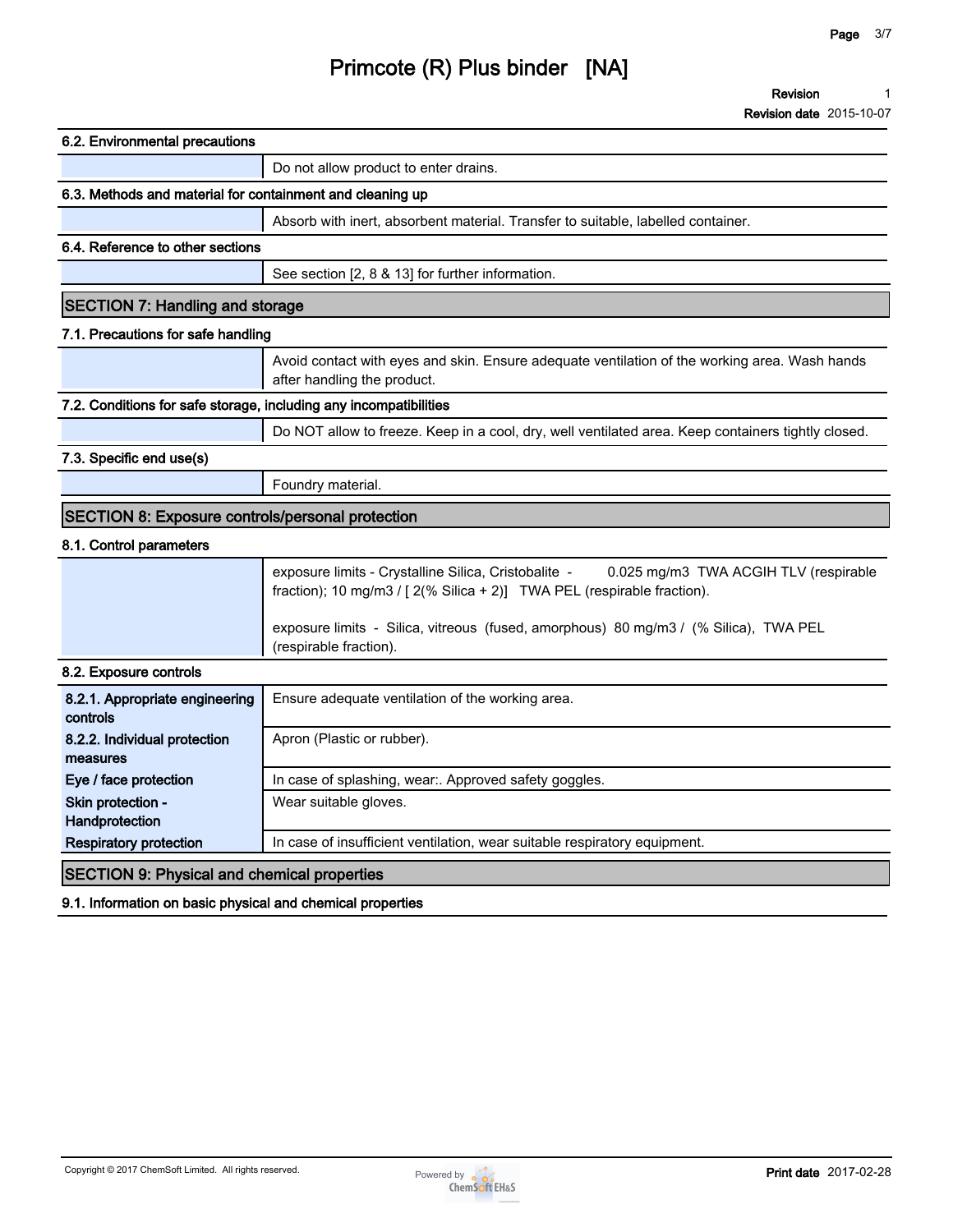**Revision Revision date 2015-10-07 1**

#### **9.1. Information on basic physical and chemical properties**

| Appearance                                  | Liquid                               |
|---------------------------------------------|--------------------------------------|
|                                             | Colour   Cream                       |
|                                             | Odour   Characteristic               |
| pH                                          | 10.6                                 |
| Freezing Point   0 °C                       |                                      |
| Relative density 1.14                       |                                      |
| Partition coefficient   No data available   |                                      |
|                                             | Evaporation rate   No data available |
|                                             | Vapour pressure   No data available  |
|                                             | Vapour density   No data available   |
|                                             | Viscosity   No data available        |
| Initial boiling point $\approx 100$ °C      |                                      |
|                                             | <b>Melting point</b> Not applicable. |
| Flammability (solid, gas) Not applicable.   |                                      |
| Autoignition temperature   Not applicable.  |                                      |
|                                             | Fat Solubility Not applicable.       |
| <b>Explosive properties</b> Not applicable. |                                      |
| Oxidising properties   Not applicable.      |                                      |
|                                             | Solubility   Miscible in water       |

#### **9.2. Other information**

|                                       | <b>Conductivity</b> No data available |
|---------------------------------------|---------------------------------------|
|                                       | Surface tension   No data available   |
|                                       | Gas group Not applicable.             |
| Benzene Content Not applicable.       |                                       |
|                                       | Lead content Not applicable.          |
| VOC (Volatile organic Not applicable. |                                       |
| compounds)                            |                                       |

## **SECTION 10: Stability and reactivity**

### **10.1. Reactivity**

|                                              | Not applicable.                          |  |  |  |
|----------------------------------------------|------------------------------------------|--|--|--|
| 10.2. Chemical stability                     |                                          |  |  |  |
|                                              | Stable under normal conditions.          |  |  |  |
| 10.3. Possibility of hazardous reactions     |                                          |  |  |  |
|                                              | No Significant Hazard.                   |  |  |  |
| 10.4. Conditions to avoid                    |                                          |  |  |  |
|                                              | Direct sunlight. Do NOT allow to freeze. |  |  |  |
| 10.5. Incompatible materials                 |                                          |  |  |  |
|                                              | Avoid contact with: Sodium chloride.     |  |  |  |
| 10.6. Hazardous decomposition products       |                                          |  |  |  |
|                                              | None.                                    |  |  |  |
| <b>SECTION 11: Toxicological information</b> |                                          |  |  |  |
| 11.1. Information on toxicological effects   |                                          |  |  |  |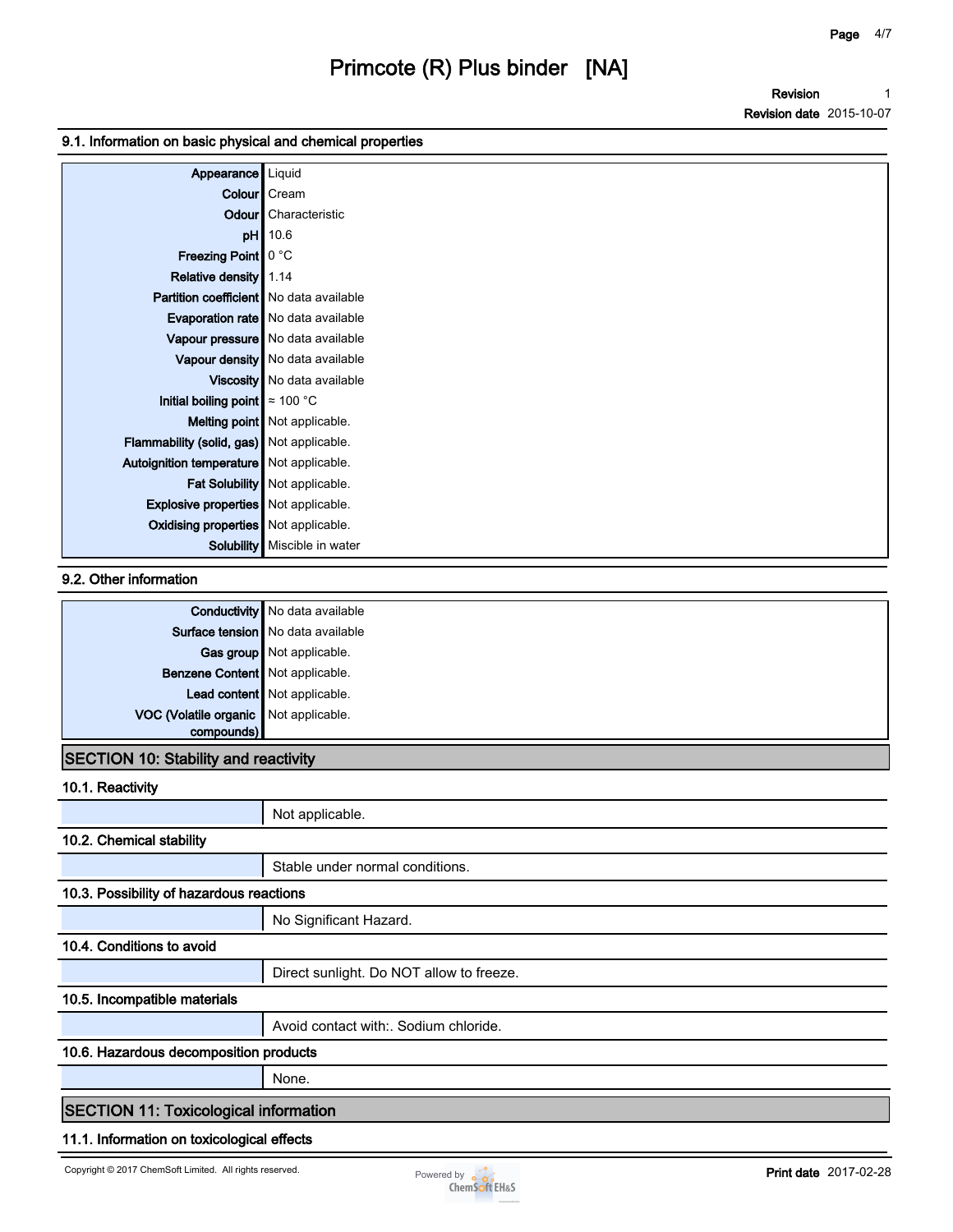**Revision 1**

| 11.1. Information on toxicological effects              |                                                                                        |                              |
|---------------------------------------------------------|----------------------------------------------------------------------------------------|------------------------------|
| <b>Acute toxicity</b>                                   | Based on available data, the classification criteria are not met.                      |                              |
| Skin corrosion/irritation                               | May cause irritation to skin.                                                          |                              |
| Serious eye damage/irritation                           | May cause irritation to eyes.                                                          |                              |
| Respiratory or skin<br>sensitisation                    | Based on available data, the classification criteria are not met.                      |                              |
| Germ cell mutagenicity                                  | Based on available data, the classification criteria are not met.                      |                              |
| Carcinogenicity                                         | Based on available data, the classification criteria are not met.                      |                              |
| <b>Reproductive toxicity</b>                            | Based on available data, the classification criteria are not met.                      |                              |
| <b>STOT-single exposure</b>                             | Based on available data, the classification criteria are not met.                      |                              |
| STOT-repeated exposure                                  | Based on available data, the classification criteria are not met.                      |                              |
| <b>Aspiration hazard</b>                                | Based on available data, the classification criteria are not met.                      |                              |
| Repeated or prolonged<br>exposure                       | May cause irritation to skin.                                                          |                              |
| 11.1.4. Toxicological Information                       |                                                                                        |                              |
| Primcote (R) Plus binder [NA]                           | Oral Rat LD50: > 15gm/kg                                                               |                              |
| <b>SECTION 12: Ecological information</b>               |                                                                                        |                              |
| 12.1. Toxicity                                          |                                                                                        |                              |
| Primcote (R) Plus binder [NA]                           | Daphnia EC50/48h: 7600.000 mg/l                                                        | Fish LC50/96h: 5000.000 mg/l |
| 12.2. Persistence and degradability                     |                                                                                        |                              |
|                                                         | No data is available on this product.                                                  |                              |
| 12.3. Bioaccumulative potential                         |                                                                                        |                              |
|                                                         |                                                                                        |                              |
|                                                         | Does not bioaccumulate.                                                                |                              |
| <b>Partition coefficient</b>                            |                                                                                        |                              |
|                                                         | Primcote (R) Plus binder [NA] No data available                                        |                              |
|                                                         |                                                                                        |                              |
| 12.4. Mobility in soil                                  |                                                                                        |                              |
|                                                         | Not determined.                                                                        |                              |
| 12.5. Results of PBT and vPvB assessment                |                                                                                        |                              |
|                                                         | Not applicable.                                                                        |                              |
| 12.6. Other adverse effects                             |                                                                                        |                              |
|                                                         | Not applicable.                                                                        |                              |
| <b>SECTION 13: Disposal considerations</b>              |                                                                                        |                              |
| 13.1. Waste treatment methods                           |                                                                                        |                              |
|                                                         | Dispose of in compliance with all. local and national regulations.                     |                              |
| <b>Disposal methods</b>                                 |                                                                                        |                              |
|                                                         | Contact a licensed waste disposal company.                                             |                              |
| Disposal of packaging                                   |                                                                                        |                              |
|                                                         | Do NOT reuse empty containers. Empty containers can be sent for disposal or recycling. |                              |
| Copyright © 2017 ChemSoft Limited. All rights reserved. | Powered by $\bullet$ $\bullet$<br><b>ChemSoft EH&amp;S</b>                             | <b>Print date</b> 2017-02-28 |

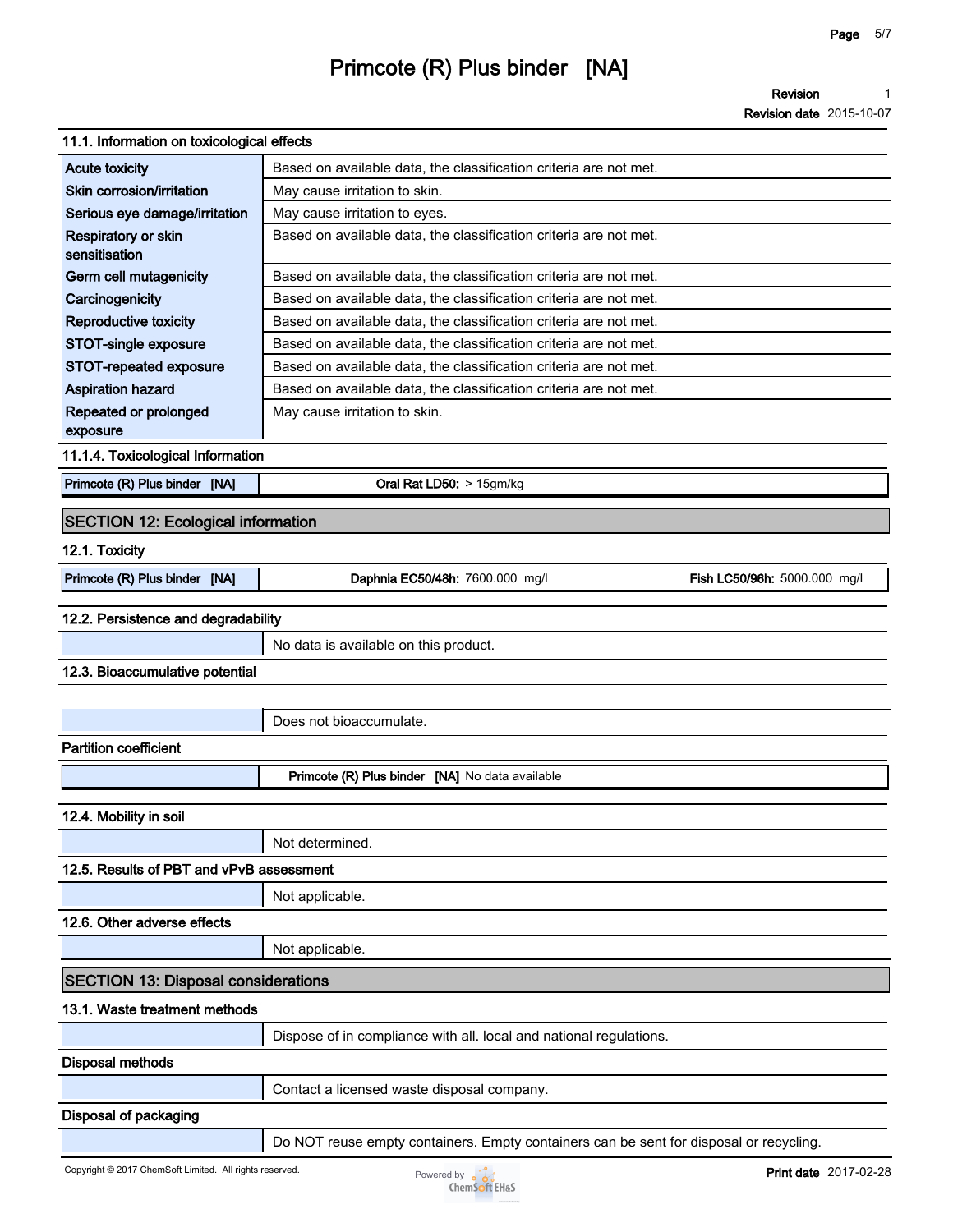**Revision 1**